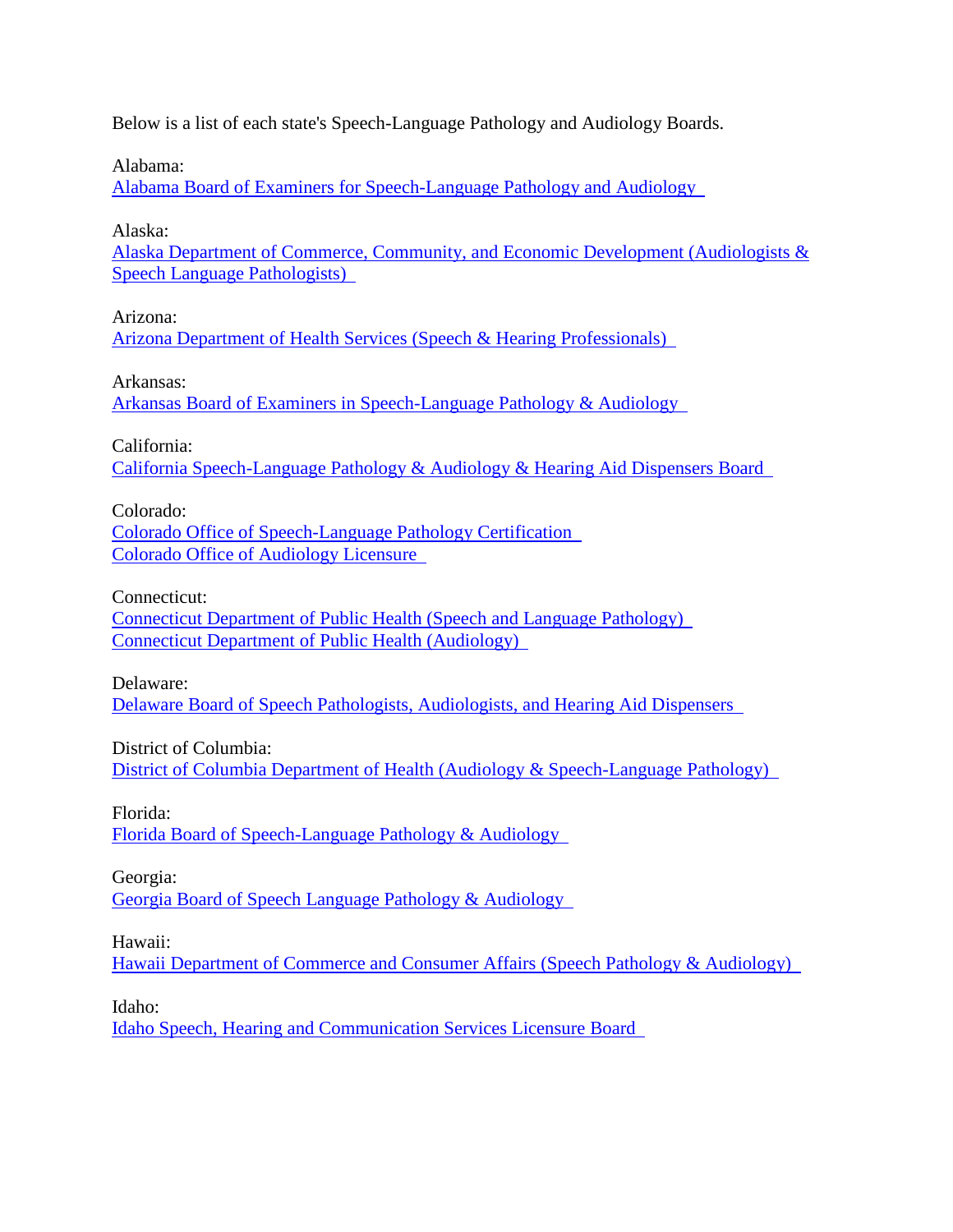Illinois:

[Illinois Department of Financial and Professional Regulation \(Speech-Language Pathology &](https://www.idfpr.com/profs/SpeechLangAudio.asp)  [Audiology\)](https://www.idfpr.com/profs/SpeechLangAudio.asp) 

Indiana:

[Indiana Speech-Language Pathology Audiology Board](https://www.in.gov/pla/speech.htm) 

Iowa:

[Iowa Board of Speech Pathology and Audiology](https://idph.iowa.gov/Licensure/Iowa-Board-of-Speech-Pathology-and-Audiology) 

Kansas:

[Kansas Department for Aging and Disability Services \(SpeechLanguage Pathology-Audiology\)](https://www.kdads.ks.gov/commissions/survey-certification-and-credentialing-commission/health-occupations-credentialing) 

Kentucky:

[Kentucky Board of Speech-Language Pathology & Audiology](http://slp.ky.gov/Pages/default.aspx) 

Louisiana:

[Louisiana Board of Examiners for Speech-Language Pathology and Audiology](https://www.lbespa.org/) 

Maine:

[Maine Board of Speech, Audiology & Hearing](http://www.maine.gov/pfr/professionallicensing/professions/speech_audiology_hearing_aid/index.html) 

Maryland:

[Maryland Board of Audiologists, Hearing Aid Dispensers & Speech-Language Pathologists](https://health.maryland.gov/boardsahs/Pages/Index.aspx) 

Massachusetts:

[Massachusetts Board of Registration for Speech-Language Pathology and Audiology](https://www.mass.gov/orgs/board-of-registration-for-speech-language-pathology-and-audiology) 

Michigan: [Michigan Board of Speech-Language Pathology](http://www.michigan.gov/lara/0,4601,7-154-72600_72603_27529_53664-216641--,00.html)

[Michigan Board of Audiology](http://www.michigan.gov/lara/0,4601,7-154-72600_72603_27529_31491-96271--,00.html)

Minnesota: [Minnesota Department of Health \(Speech-Language Pathologist & Audiologist\)](https://www.health.state.mn.us/facilities/providers/slpa/index.html) 

Mississippi:

[Mississippi State Department of Health \(Audiologists/Speech Pathologists\)](https://msdh.ms.gov/msdhsite/_static/30,0,82.html) 

Missouri:

[Missouri Advisory Commission for Speech-Lang Pathologists & Audiologists](http://pr.mo.gov/speech.asp) 

Montana:

[Montana Board of Speech-Language Pathologists and Audiologists](http://boards.bsd.dli.mt.gov/slp)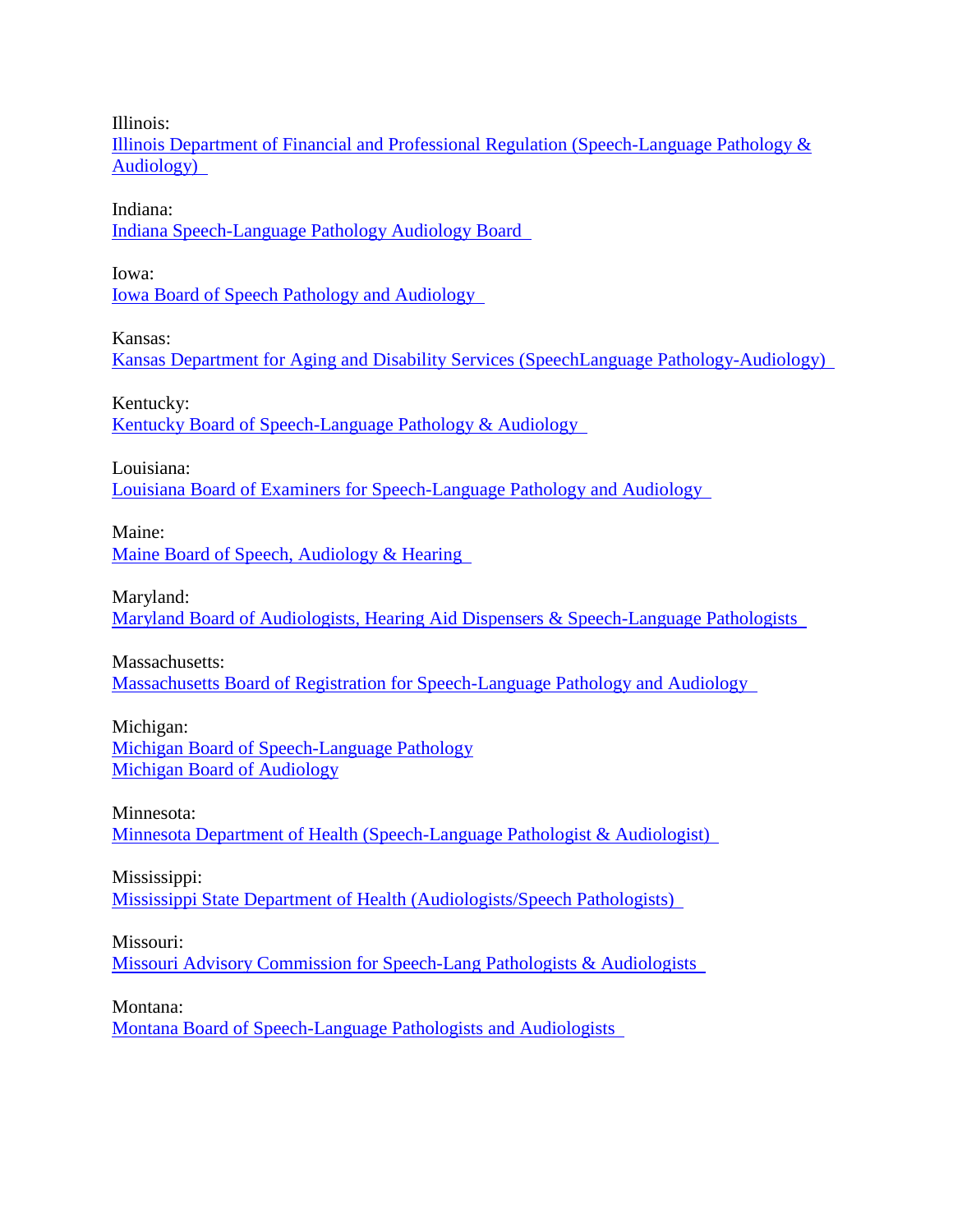Nebraska:

[Nebraska Department of Health & Human Services \(Audiology & Speech-Language](http://dhhs.ne.gov/licensure/Pages/Audiology-and-Speech-Language-Pathology.aspx)  [Pathology\)](http://dhhs.ne.gov/licensure/Pages/Audiology-and-Speech-Language-Pathology.aspx) 

Nevada:

[Nevada Speech-Language Pathology, Audiology & Hearing Aid Dispensing Board](http://www.nvspeechhearing.org/) 

New Hampshire:

[New Hampshire Speech Language Pathology Governing Board](https://www.oplc.nh.gov/allied-health/speech-language.htm) 

[New Hampshire Board of Hearing Care Providers \(Audiologists\)](https://www.oplc.nh.gov/hearing-care/) 

New Jersey:

[New Jersey Audiology and Speech-Language Pathology Advisory Committee](http://www.njconsumeraffairs.gov/aud/) 

New Mexico:

[New Mexico Speech-Language Pathology, Audiology & Hearing Aid Dispensing Practices](http://www.rld.state.nm.us/boards/speech_language_pathology_audiology_and_hearing_aid_dispensing_practices.aspx)  [Board](http://www.rld.state.nm.us/boards/speech_language_pathology_audiology_and_hearing_aid_dispensing_practices.aspx) 

New York:

[New York Office of the Professions \(Speech-Language Pathology & Audiology\)](http://www.op.nysed.gov/prof/slpa/) 

North Carolina:

[North Carolina Board of Examiners for Speech-Language Pathologists and Audiologists](http://www.ncboeslpa.org/) 

North Dakota:

[North Dakota State Board of Examiners on Audiology and Speech-Language Pathology](http://www.ndsbe.com/) 

Ohio:

[Ohio Speech and Hearing Professionals Board](http://slpaud.ohio.gov/) 

Oklahoma:

[Oklahoma Board of Examiners for Speech-Language Pathology & Audiology](https://www.ok.gov/obespa/) 

Oregon:

[Oregon Board of Examiners for Speech-Language Pathology and Audiology](http://www.oregon.gov/bspa/Pages/index.aspx) 

Pennsylvania:

[Pennsylvania State Board of Examiners in Speech-Language Pathology and Audiology](http://www.dos.pa.gov/ProfessionalLicensing/BoardsCommissions/Speech-Language%20Pathology%20and%20Audiology/Pages/default.aspx) 

Rhode Island:

[Rhode Island Department of Health \(Speech-Language Pathology & Audiology\)](http://health.ri.gov/licenses/detail.php?id=246) 

South Carolina:

[South Carolina Board of Examiners in Speech-Language Pathology and Audiology](http://www.llr.state.sc.us/POL/Speech/)